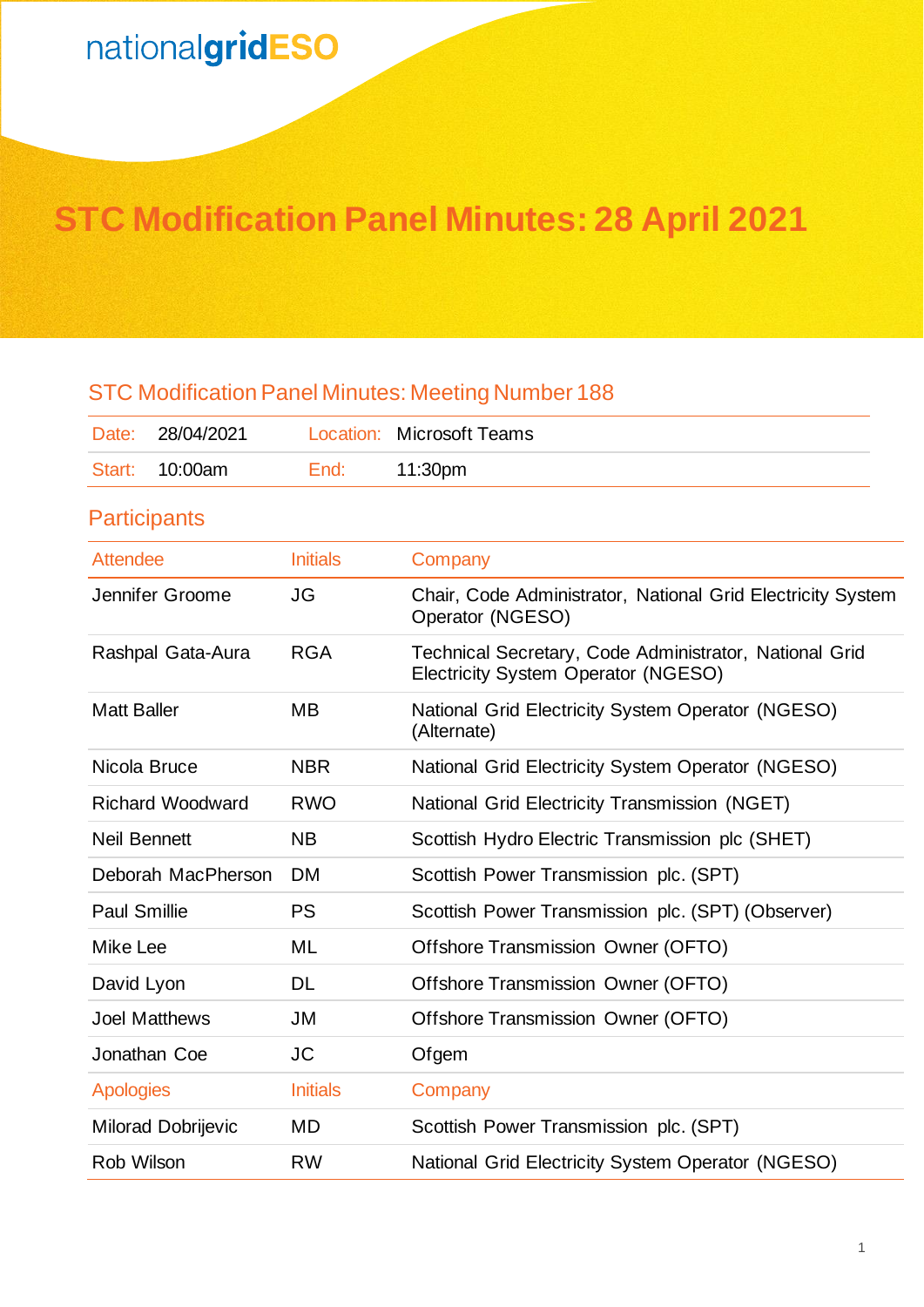| Neil Sandison  | NS. | Scottish Hydro Electric Transmission plc (SHET) |
|----------------|-----|-------------------------------------------------|
| Trisha McAuley | TM  | Independent CUSC Panel Chair (Observer)         |

### 1. Introductions and Apologies for Absence

5320. Apologies were received from Robert Wilson, Milorad Dobrijevic, Neil Sandison. Trisha McAuley CUSC Panel Independent Chair (observer) also sent her apologies and is looking to attend the STC May Panel meeting.

## 2. Approval of Minutes from Previous Meeting

5321. The Panel approved the minutes from the meeting held on 31 March 2021 subject to minor amendments. The Panel Secretary will update the minutes and arrange publication of the minutes. **ACTION**

## 3. Review of Actions

5322. The Panel reviewed the open actions from the meeting held on 31 March 2021 which can be found on the [Actions Log.](https://www.nationalgrideso.com/industry-information/codes/system-operator-transmission-owner-code-stc-old/meetings/stc-panel-33)

### 4. Authority Decisions

5323. JG advised the Panel there had been no Authority decisions on STC modifications.

### 5. STC/STCP Modification Proposalsfor Panel Decision

*CM076 – "STC change to reflect the terms of the UKs departure from the EU"*

- 5324. The Chair advised the Panel that one new formal modification proposal had been submitted.
- 5325. The Proposer is looking to progress this modification via the self-governance route and the Chair invited comments from the Panel.
- 5326. The Panel unanimously approved CM076 to proceed straight to Code Administrator Consultation on 14 May with a minor adjustment to amend the definition of "Significant Code Review" within the legal text to align with the definition of "Significant Code Review" in the Licence. **ACTION** *(Post meeting note: amendment has been made, and email sent to Panel with the updated legal text).* Full details of the modification can be found via the following [link.](https://www.nationalgrideso.com/industry-information/codes/system-operator-transmission-owner-code-stc-old/modifications/cm076-stcp)

## 6. Draft STC/STCP Modifications

#### **TNUoS Revenue Collection Risk Transfer**

- 5327. The Chair advised the Panel there was one draft modification and invited the Proposer to present this.
- 5328. MB provided a brief update on this draft proposal advising that on 9 July 2020, an Ofgem decision concluded that the TNUoS collection cashflow timing risk should be reallocated from NGESO to onshore TOs.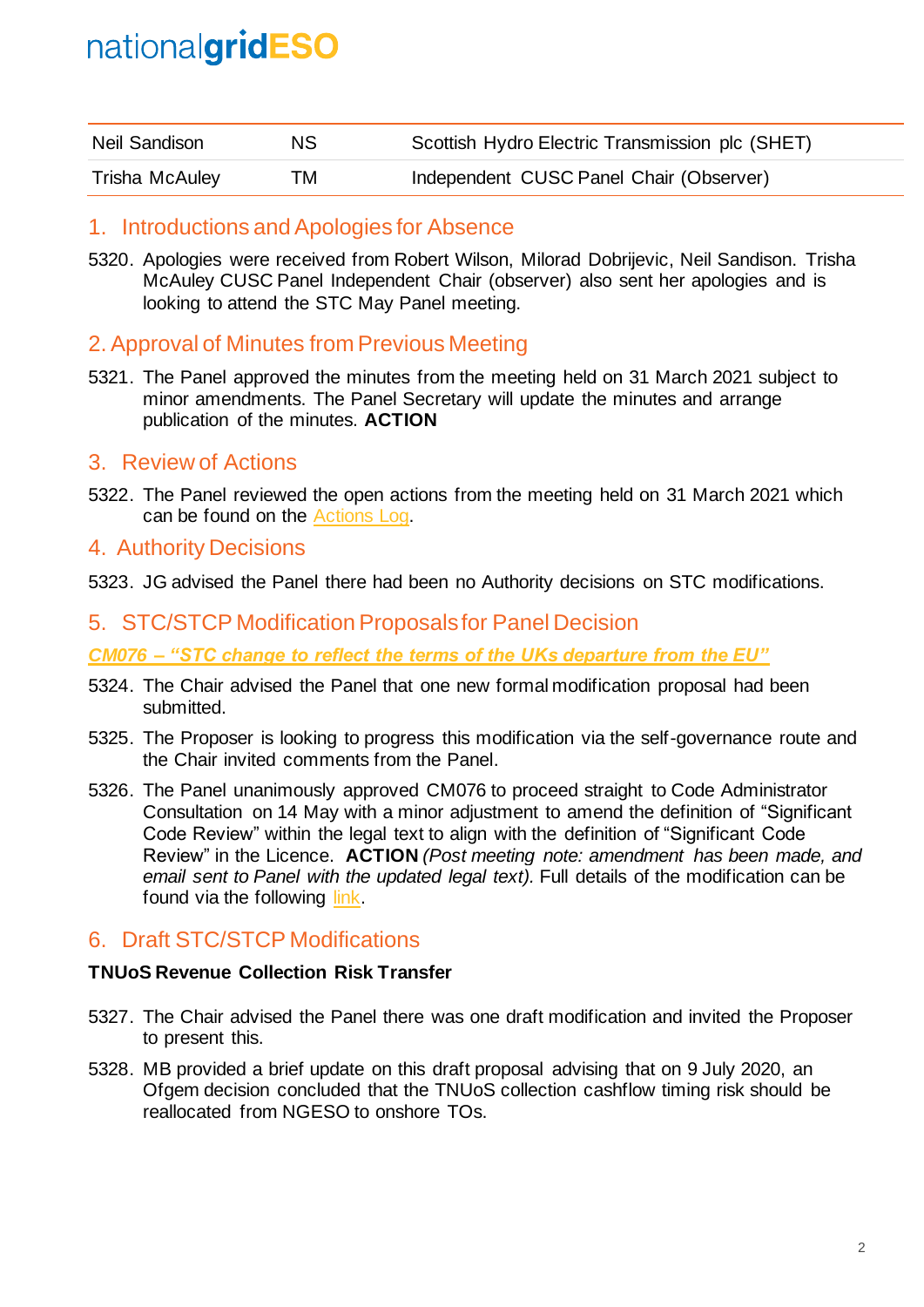- 5329. MB advised that this was because the difference between allowed and collected revenues can be more material in relation to the size of NGESO contrasted with the onshore TOs.
- 5330. The main change would be that NGESO would now pay onshore TOs only when monthly TNUoS invoices had been issued.
- 5331. MB provided the background to this modification stating that the timeline was being looked at and the bad debt risk would continue to remain with NGESO. Further update will be provided at the May Panel. The slides can be found with the [Panel papers.](https://www.nationalgrideso.com/industry-information/codes/system-operator-transmission-owner-code-stc-old/meetings/stc-panel-15)

### 7. Ofgem Code Modification Decision Dates

- 5332. The Chair invited JC to present the Ofgem Code Modification Decision Dates.
- 5333. JC advised the Panel that a review had taken place in making Code Modification Decisions. It was Ofgem's intention to adopt a new approach for a trial period of six months starting April, with the first decision being published at the end of April.
- 5334. JC touched upon Code Governance saying that Ofgem welcomed the different initiatives seen across codes already. He set out areas in the slides provided, where there may be scope for the industry to deliver proportionate, beneficial change ahead of a more fundamental reform.
- 5335. JC stated that code modernisation incorporated a range of actions such as rationalisation, equality and diversity, digital transformation, and improved cross-code working.
- 5336. JC provided an update on the Energy Codes Review, communicating that Ofgem were looking to consult on this later in the year.
- 5337. JC advised that Ofgem were very supportive of industry and Code Administrators to continue with improvements to the existing governance arrangements. For further details slides can found with the [Panel papers.](https://www.nationalgrideso.com/industry-information/codes/system-operator-transmission-owner-code-stc-old/meetings/stc-panel-15)
- 5338. The Chair endorsed the 4 areas where work was being undertaken on, advising the Panel that it was consistent with the feedback received from industry in the ESO Code Administrator survey in 2020.

### 8. Potential Future Modifications

#### **Modification Tracker and Horizon Scan**

- 5339. The Panel reviewed the STC Modification Tracker. The amendments to this tracker can be found via the following [link.](https://www.nationalgrideso.com/industry-information/codes/system-operator-transmission-owner-code-stc-old/meetings/stc-panel-15)
- 5340. The Chair shared a further document with the Panel showing all the Grid Code and CUSC modifications which have an STC interaction.
- 5341. The Chair gave an overview on this document pointing out this was a live document which provided a view of the progress of the modifications..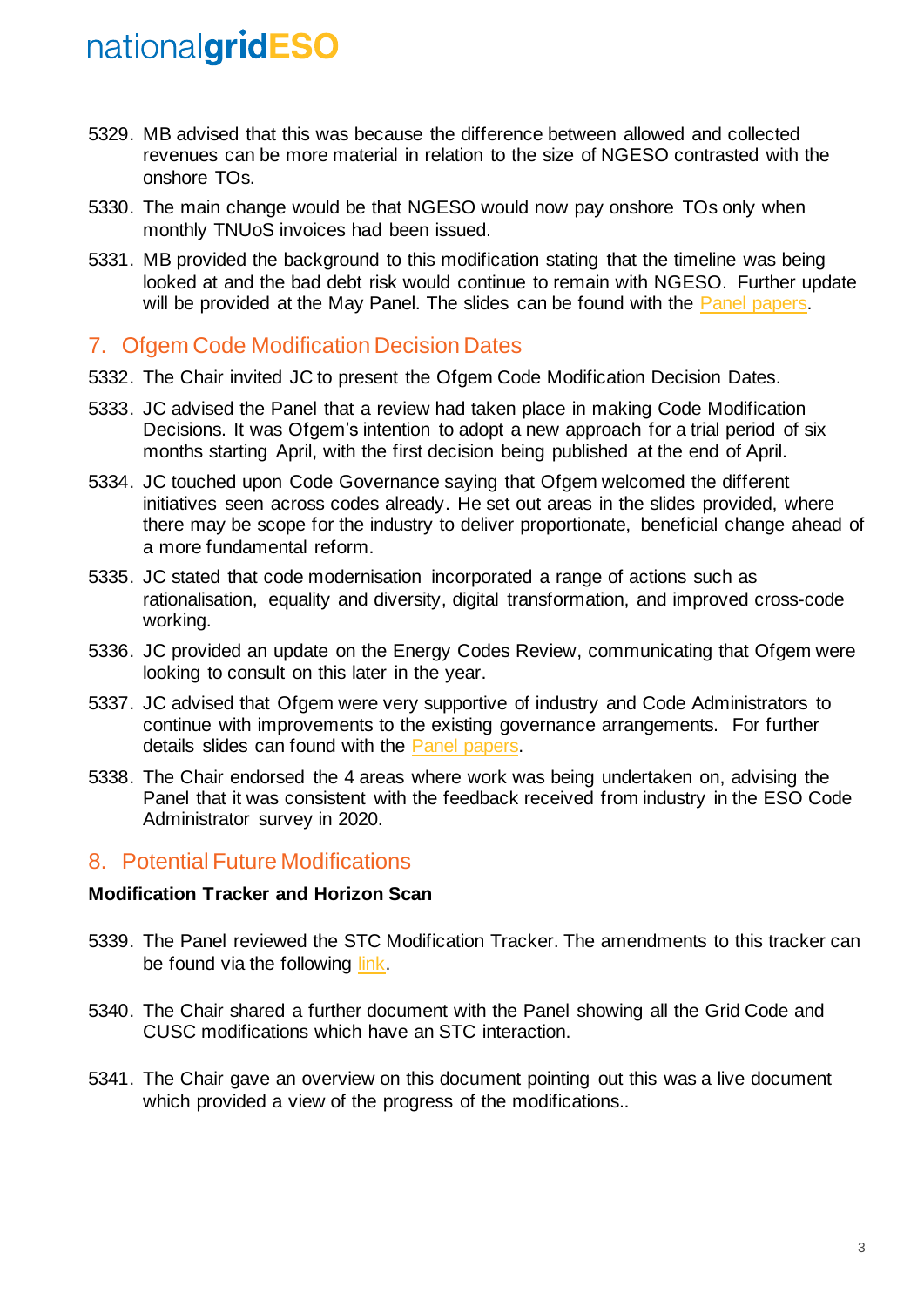5342. The Chair invited comments from the Panel on this document. The Panel endorsed the document and were happy for this to be shared at future Panel meetings.

#### **Authority Update**

5343. JC advised the Panel there was no further update on SCR.

#### **European Network Code impacts**

5344. MB advised the Panel that there were no further updates.

#### 9. Reports from Sub- Committees

#### **Joint Planning Committee – JPC**

5345. The JPC meeting was held on 27 April 2021 and no update was available yet.

#### **Network Access Policy Workgroup – NAP**

5346. **ACTION** was taken away by RWO to contact David Willmott the Chair of NAP to get clarity if update on NAP needs to be a recurring item on the STC Panel. (*Post Panel note: Updates will only be provided by exception when NAP deal with issues which directly impact on STC.)*

#### **Transmission Charging Review Group - TCRG**

5347. RWO advised the Panel that the there was no update and the next meeting is due on 7 July. *(Post Panel update: TCRG meeting minutes from 24 March 2021 were circulated to the Panel on 30 April 2021).*

### 10.Code Administrator Update

5348. There was no update from the Code Administrator.

#### 11.Any other Business

- 5349. RWO presented a misalignment between Connection Offer Timescales set out in the main STC and those set out in STCP18-1.
- 5350. RWO advised that a modification will be raised in June Panel to rectify the potential for misinterpretation. RWO asked Panel members to confirm which approach they were applying.
- 5351. Most Panel members agreed that the timescales set out in STCP18-1 were the ones being used and all were asked to check and confirm. Further details on this can found with the [Panel papers.](https://www.nationalgrideso.com/industry-information/codes/system-operator-transmission-owner-code-stc-old/meetings/stc-panel-15)
- 5352. JC confirmed the Code Administrator survey will be conducted this year. He told the Panel that ESO will be dealing with the invoicing side and entering into MoUs with all the other Code Administrators to share the costs of the survey.
- 5353. The Chair thanked David Lyon for all his contributions to the Panel as the OFTO representative and welcomed Joel Matthews as his replacement.